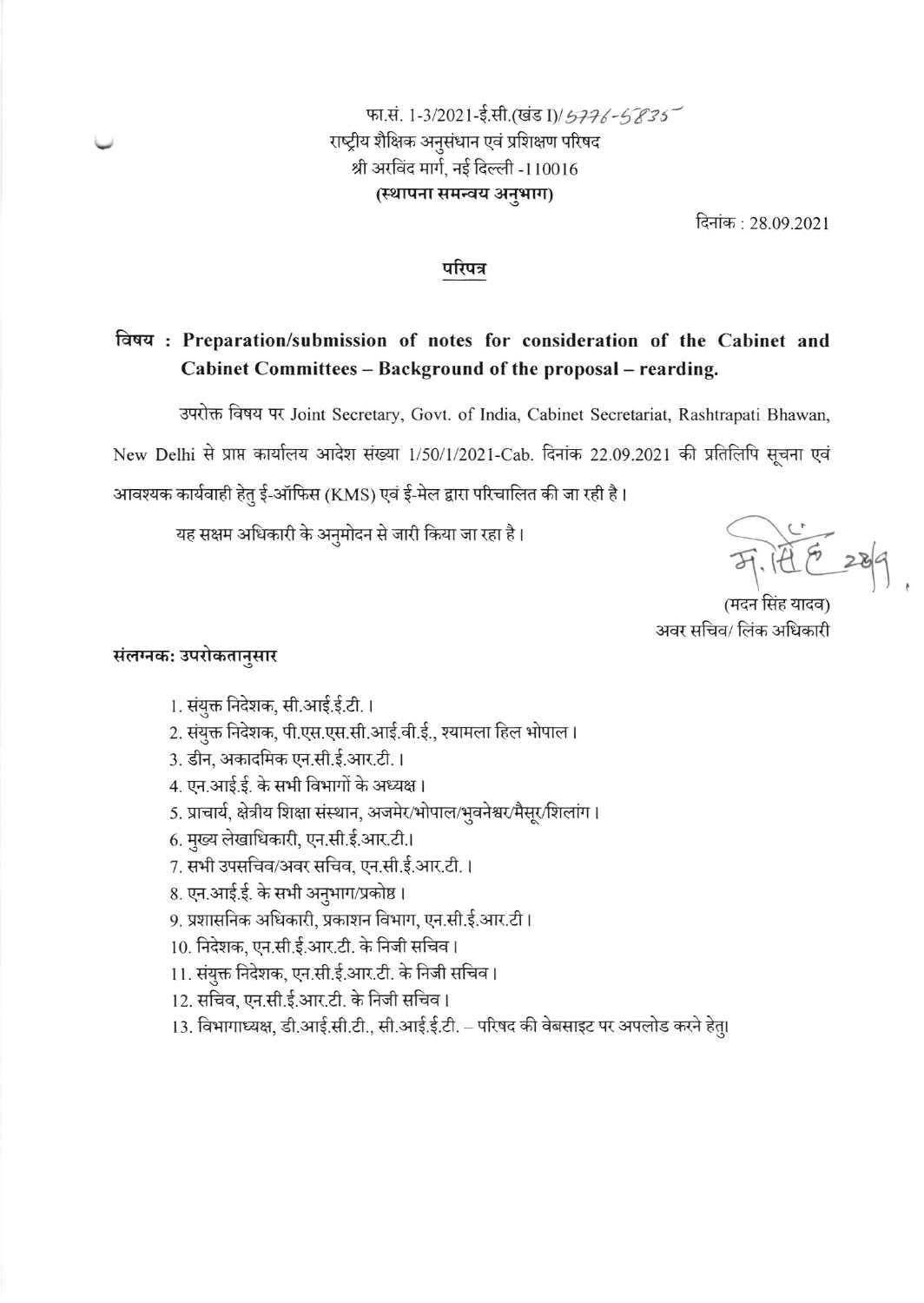$\mathcal{D}1$  attachment

 $\tilde{\omega}$ 

l<br>F

 $\mathbb{Q}$ 

Thu, Sep 23,2021 04:46 PM

Fwd: Instructions in respect of preparation of notes for consideration of the Cabinet and Cabinet Committees - Background of the Proposal - reg.

From : Vipin Kumar <jscord-education@nic.in >

- Subject : Fwd: Instructions in respect of preparation of notes for consideration of the Cabinet and Cabinet Committees - Background of the Proposal - reg.
	- To : Manoj Ahuja <chmn-cbse@nic.in>, Vinayak Garg <sup>&</sup>lt;commissioner. nvs@gov.in >, Nidhi Panday <commissioner-kvs@gov.in>, Sridhar Srivastava <director.ncert@nic.in>, cm@nios.ac.in, kvs commissioner < kvs.commissioner@gmail.com>, commissionernvs@yahoo.com, ms@ncte-india.org, Wofthing Marchang <worthing.mc@gov.in>, sankha roy <sankha.roy@nic.in>, RAHUL PACHORI < rahul. pachori@gov. in >

From: "Ms Anita Karwal" <secy.sel@nic.in> To: "Vipin Kumar" <jscord-mhrd@gov.in> Sent: Thursday, September 23, 2021 2:21:50 PM

Subject: Fwd: Instructions in respect of preparation of notes for consideration of the Cabinet and Cabinet Committees - Background of the Proposal - reg.

Pls. circulate to all BHs. sd/- Secy.(SE&L) 23.09.2021 From: "Cabinet Secretariat" <cabsec@gov.h> To: "secy sel" <secy.sel@nic.in> Cc: cabsec@gov.in  $S_{\text{e-c3}}$   $\sqrt{\frac{1}{249}}$  $\bigvee$  . \$ on you L  $\bigvee$  $\triangleleft$ 1 Sent: Wednesday, September 22, 2021 7:30:07 PM Sent: wednesday, September 22, 2021 7:30:07 PM<br>Subject: Instructions in respect of preparation of notes for consideration of the Cabinet and Cabinet Committees - Background of the Proposal - reg. Dear Madam, N,  $\bigtriangledown$ 1 u  $\int u$  $\sqrt{6}$  $\frac{1}{2}$ 

The Office Memorandum regarding instructions in respect of preparation of notes for consideratior the Cabinet and Cabinet Com mittees - Background of the Proposal, is enclosed. It is also available on https://esamiksha.gov.in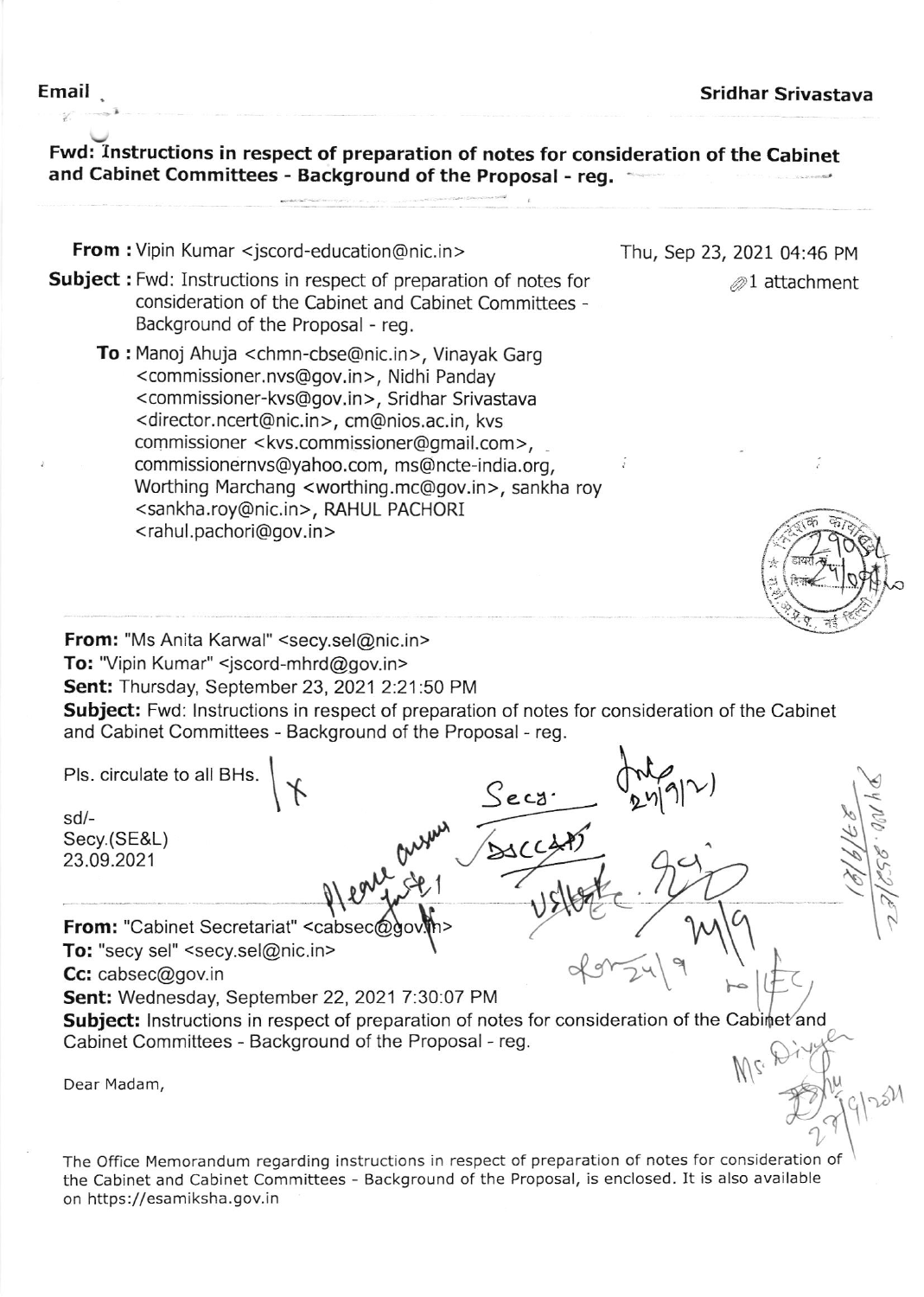With Regards, eSamikSha Team Cabinet Secretariat Rashtrapati Bhawan New Delhi - 110004







 $\overline{\phantom{a}}$ 

## 202109220720\_2HYQ8D.pdf 657 KB